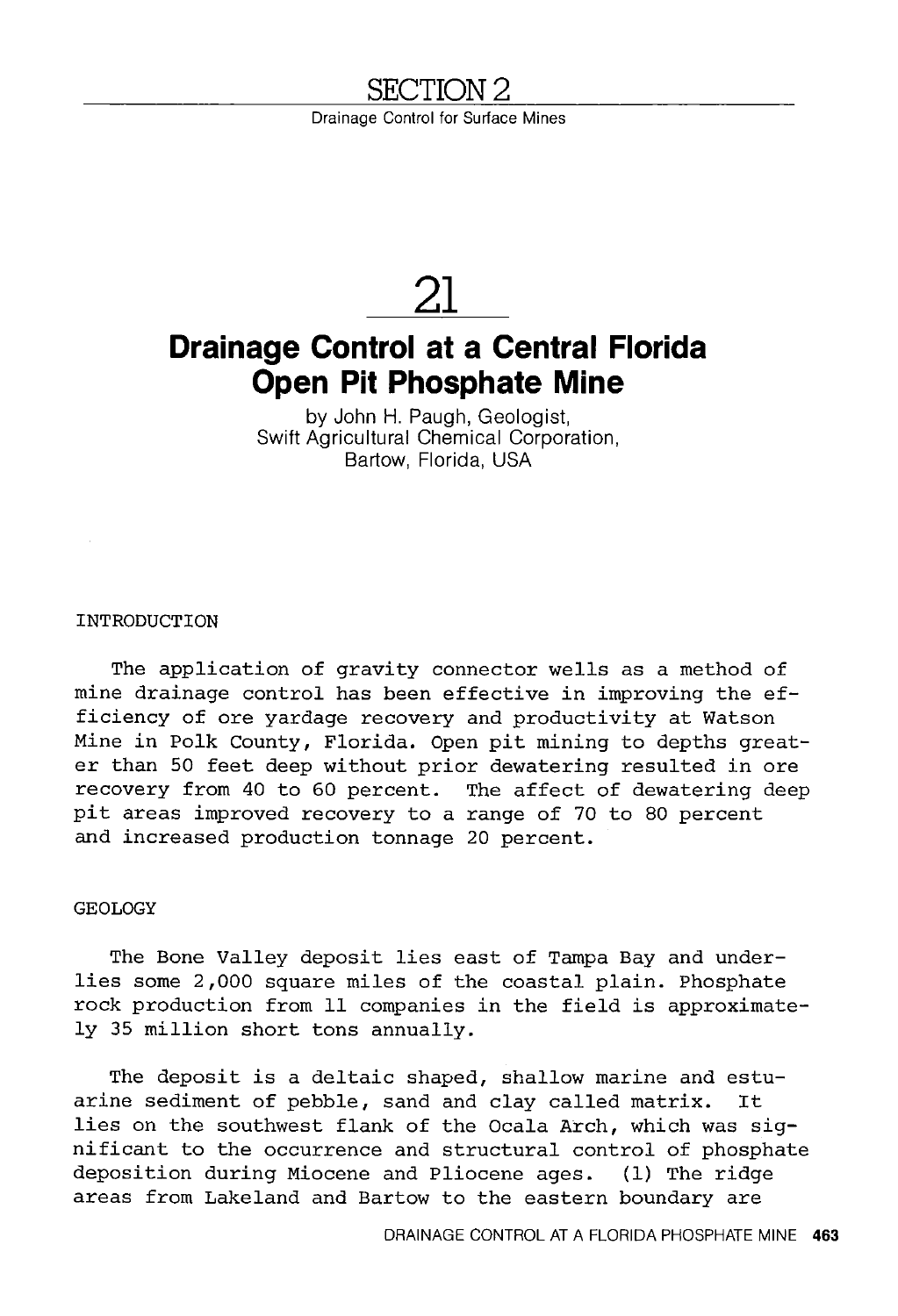linear uplifts of the Central Highlands Flexure. (2) This region has a typical karst topography with chains of sinkhole lakes along the alignment of the ridges. Jointing and fault systems developed concurrently with the post-Miocene uplift activity. The surface features of sinkhole depressions and lakes are associated with subsurface patterns of structural adjustments on the Flexure. Swift Agricultural Chemicals Corporation operates two mines south of Bartow. Silver City Mine lies west of the karst region, but some of the Watson Mine property lies within the influences of the ridgesinkhole region, see Figure No. 1.



Figure No. 1 Sinkhole Activity

Mining Methods

Conventional mining practice in the phosphate field utilizes electric powered walking draglines with various boom lengths and bucket capacities to simultaneously strip overburden and mine matrix. The mining cut widths vary from 150 to 350 feet and range up to three quarters of a mile in length. In usual pit depths of 30 feet, dewatering is accomplished by waterjacks. The overburden is cast as a spoil into the adjacent mined out cut, see Figure No. 2. The matrix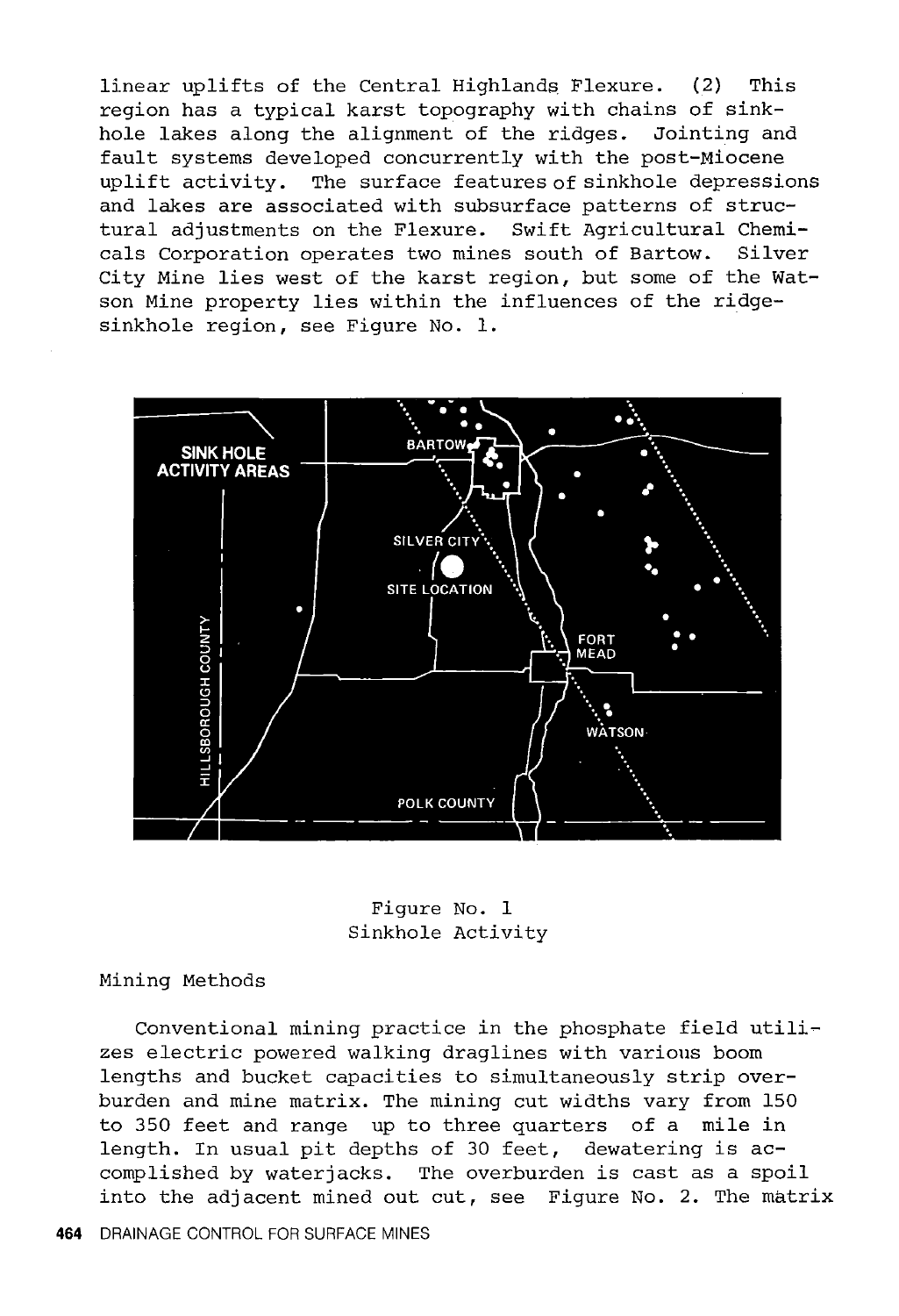is stacked in a sump on the highwall where hydraulic monitors produce a slurry of 20 to 40 percent solids. The slurry is pumped to a processing plant where the gangue of sand and clay is separated from the phosphate particles. Mine planning for pit conditions in the karst terrain with thick overburden and deep pits is more complicated than planning<br>lavout in the shallow mining areas. The main concerns aflayout in the shallow mining areas. The main concerns fecting productivity are pit slope stability, groundwater control and the influence of spoil volume on matrix recovery, see Figure No. 3.



Figure No. 2 Shallow Pit

Pit Slope Stability

The most important factor in the stability of the pit wall is the shear strength of the soil strata beneath the slopes. Soft clay layers, especially when inclined toward the pit face, are usually critical. Groundwater is also a very important factor. It not only reduces the weight of the soil through bouyancy, thus decreas-<br>ing the frictional resistance of the soil, but seepage the frictional resistance of the soil, but seepage forces add to the gravity forces increasing the potential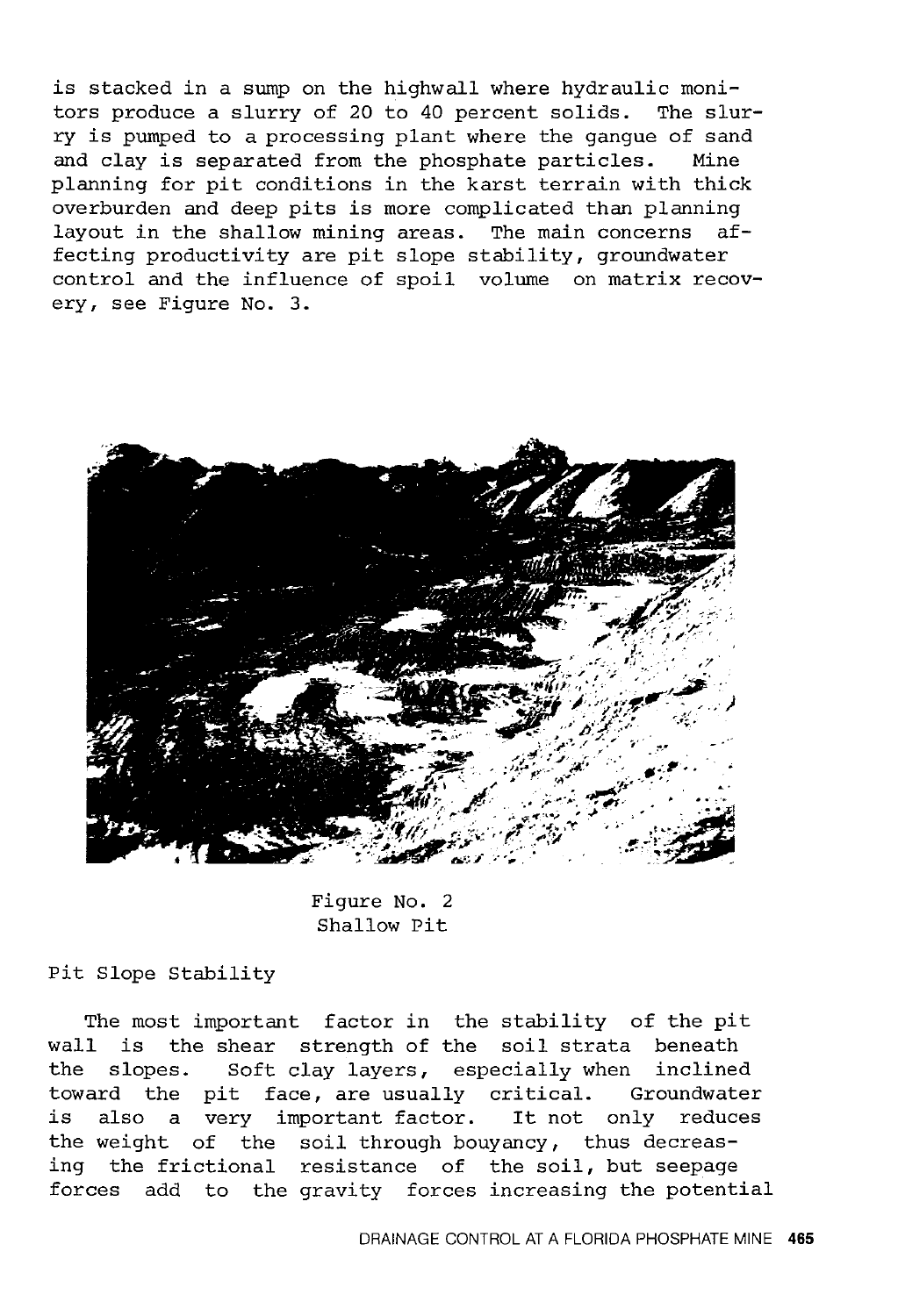

Figure No. 3 Deep Pit



Figure No. 4 Slope Failure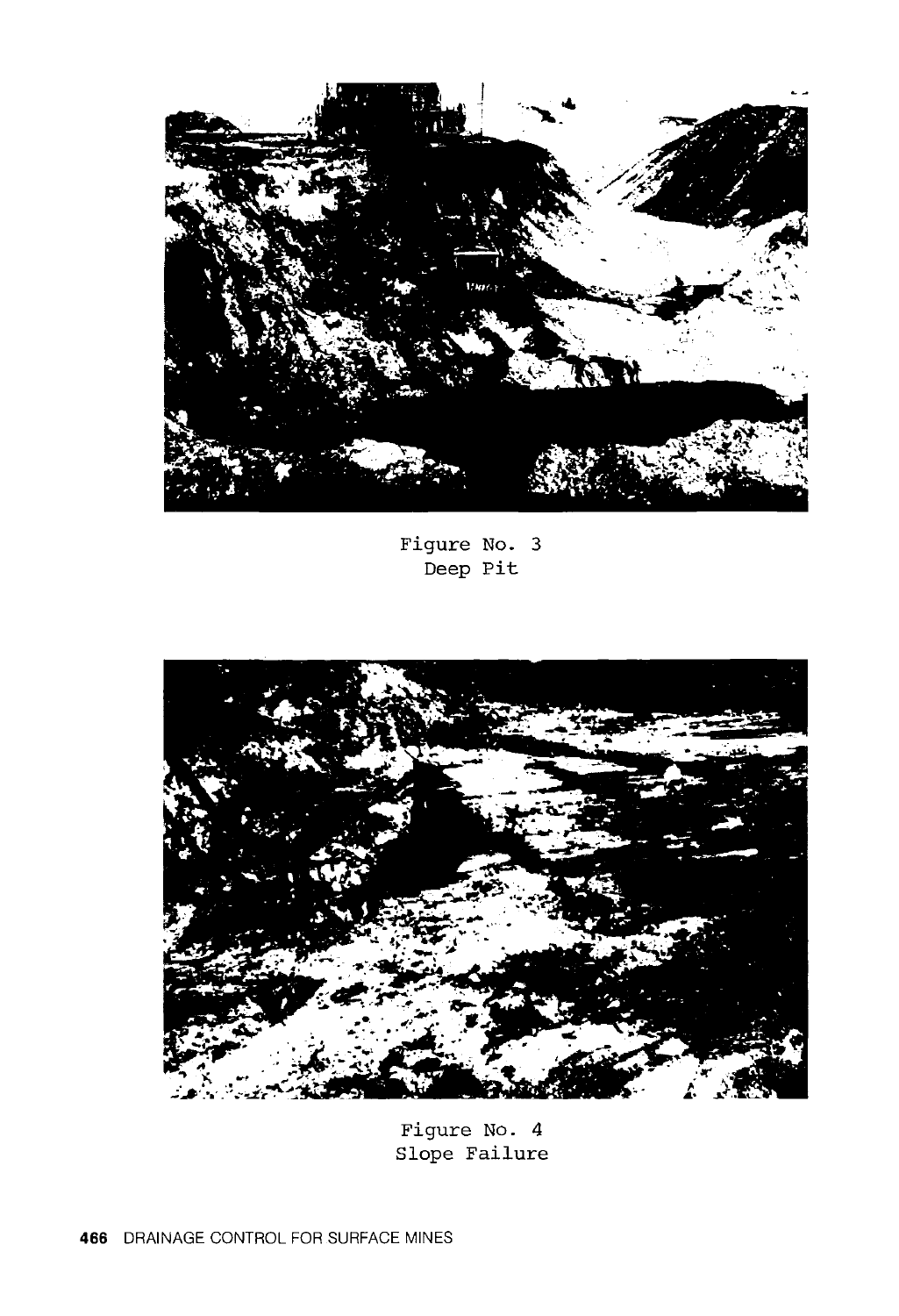for sliding. In cohesionless soil, below the groundwater level, the slopes tend to "flow" into the pit. In Figure No. 4, a series of circular slope failures, occurring as incremental slices into the pit wall, are a clear danger to the dragline operating near the edge of the pit.

## Groundwater Control

Groundwater control is essential for the dragline operator to see the matrix and effectively recover all the matrix yardage in the cut. When water levels are high enough to cover the matrix, spotting the bucket for efficient matrix recovery is impossible. Also, the effective loading in the bucket is difficult as wet matrix falls from the bucket during hoisting from the pit.

## Spoil Volume

When wet overburden is cast as a spoil in the adjacent mined out cut, the volume swells. In deep overburden areas the cut widths are changed from 350 down to 250 feet to reduce the spoil volume. This adjustment considers; 1) the effective reach of the dragline, 2) overburden and matrix slope ratios from engineering studies, and 3) an estimate of spoil slope. The amount of matrix yardage lost due to the respective slopes is calculated.

## WATSON MINE STATISTICS

Table I relates the variable nature of overburden and matrix thickness, total depth, and the response of mining efficency as a percentage of tonnage recovery over a period of time. Shallow pit areas with 15 feet or less overburden and pit depths of 30 feet or less have the best mining recovery. The fiscal year 1973 illustrates the influence of deeper overburden and pits on recovery efficiency and production. Details are lost in year average data presented in this fashion. During 1973, a small dragline with a 14 cubic yard bucket mined the initial 5 months in a shallow pit deposit with 10 feet of overburden and 9 feet of matrix with a tonnage recovery of 89 percent. The large dragline with a 30 cubic yard bucket commenced mining during April, 1973 in a karst area that averaged 27 feet of overburden and 10 feet of matrix. However, as it included a few small sinkholes to 90 feet deep, the resulting average recovery was 53 percent.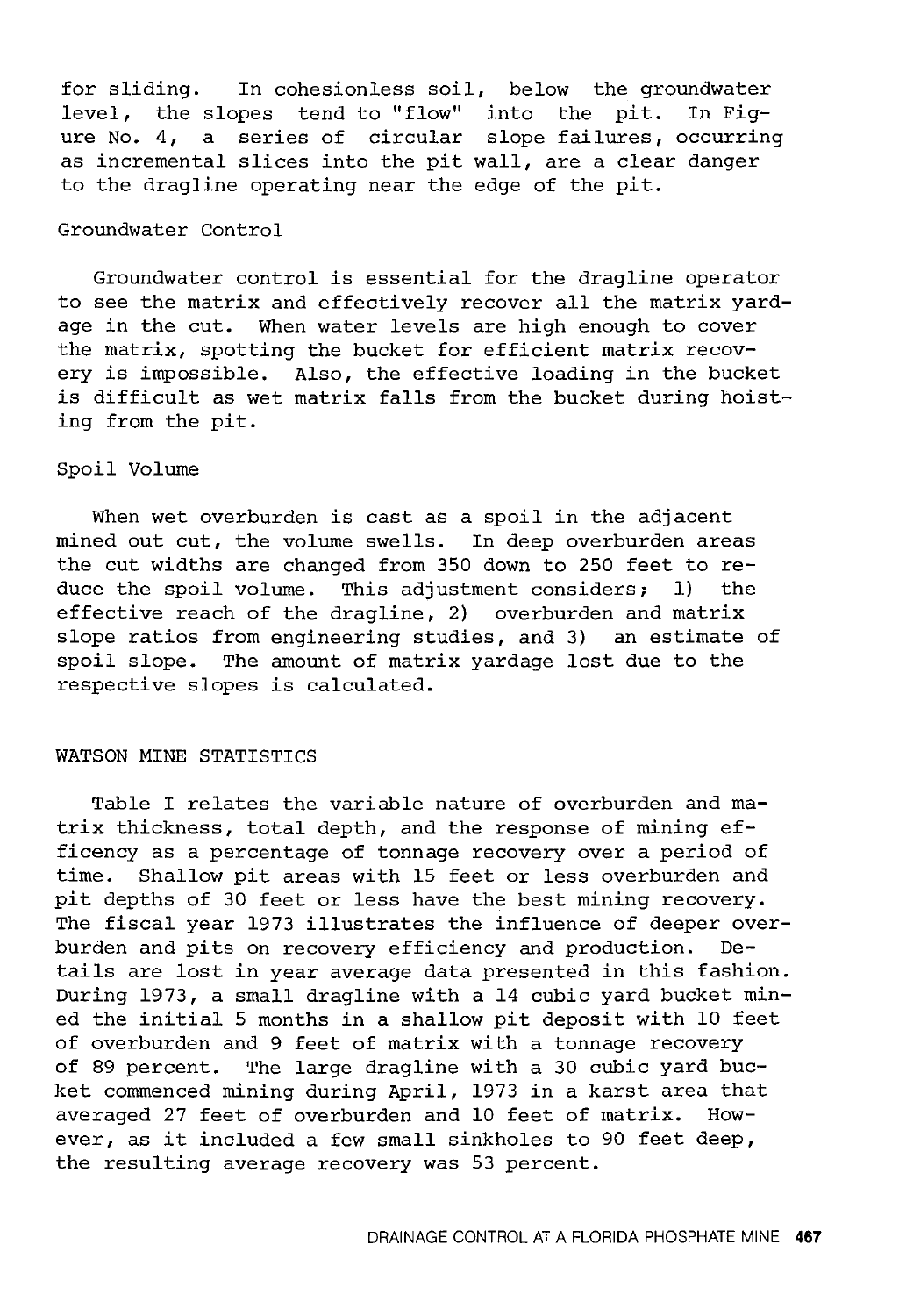## Table No. I

## Mining Statistics Watson Mine, Swift Agricultural Chemicals Corporation

| Fiscal<br>Year | Over-<br>Burden | Matrix | Total | % Tonnage<br>Recovery |
|----------------|-----------------|--------|-------|-----------------------|
| 1970           | 15              | 15     | 30    | 75                    |
| 1971           | 19              | 14     | 33    | 69                    |
| 1972           | 14              | 13     | 27    | 78                    |
| 1973           | 19              | 11     | 30    | 64                    |
| 1974           | 26              | 15     | 41    | 58.                   |
| 1975           | 18              | 11     | 29    | 71                    |
| 1976           | 21              | 14     | 35    | 64                    |
| 1977           | 17              | 12     | 29    | 69                    |
| 1978           | 22              | 11     | 33    | 65                    |
| 1979           | 25              | 11     | 36    | 71                    |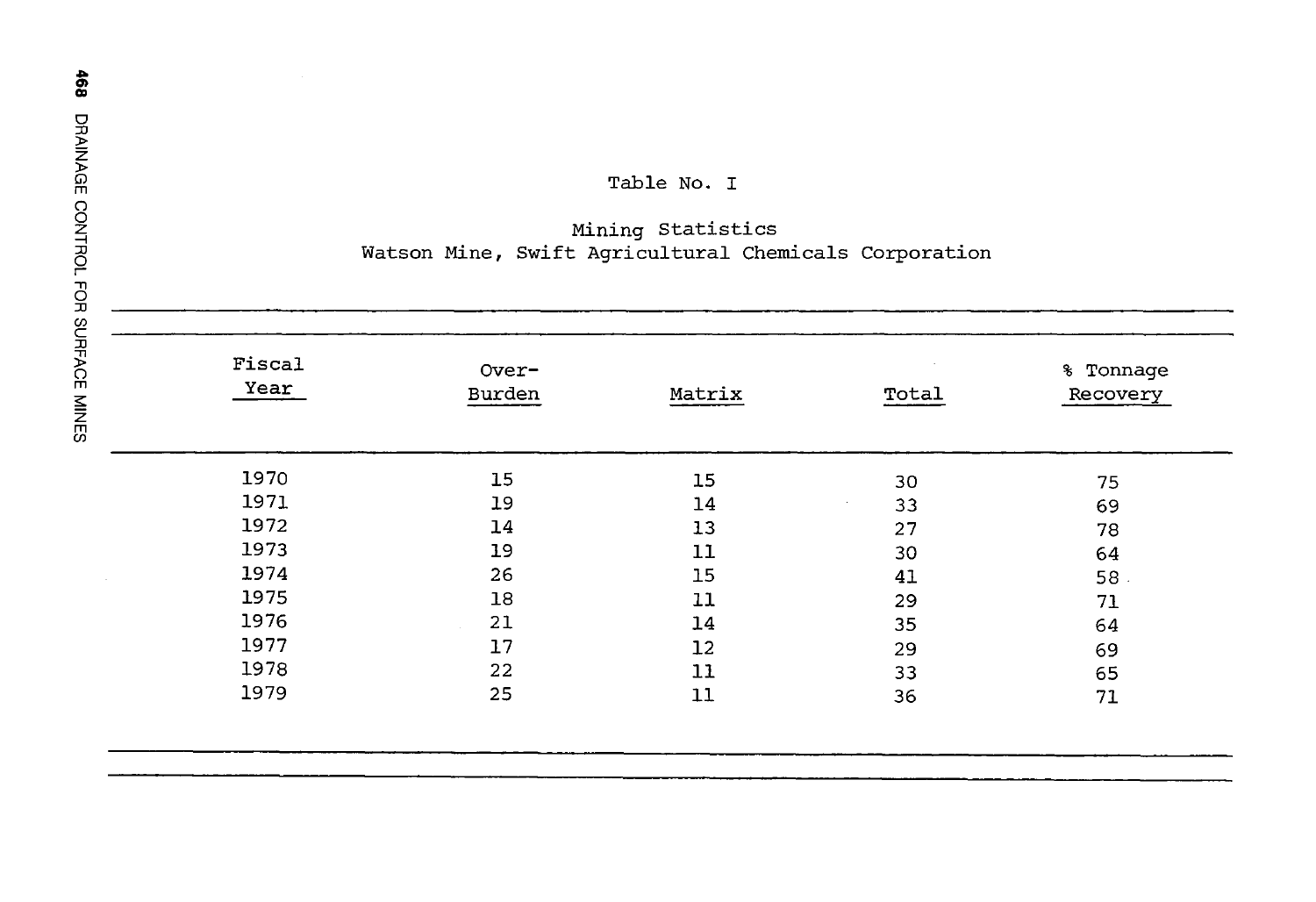#### HYDROLOGY

Vertical turbine and submersible pump waterjacks are conventional methods of controlling groundwater seepage in the mine pits. However, at Watson Mine, the draglines have advanced into the karst terrain. In this locale, the pit bottom limestone, Hawthorne Formation, is the artesian Upper Floridan aquifer. Transmissivity through the aquifer averages some 2,200 square feet per day, but solution cavity development in the limestone causes wide fluctuations from that value. The altitude of the potentiometric surface from the limestone is sufficient to influence the surficial aquifer level in the overburden, particularily in the surface depressions underlain by sinkholes. Productivity is adversely affected as mining proceeds into sinkholes filled with thick, wet overburden and subject to the influx of artesian groundwater from the pit bottom limestone.

Through the efforts of the Swift operating personnel, the potentiometric surface of the Upper Floridan aquifer is being reduced in selected mining areas by gravity connector wells. The result has been dewatering of the surficial aquifer in the overburden and partial dewatering of thepit bottom limestone. In this case, the dewatered overburden was prestripped by scraper pans to a designed depth in preparation for mining.

#### KARST MINING TERRAIN

An aerial view of the mining area in the karst terrain of Sections 31 and 32,T31S, R26E is shown in Figure No. 5. Route U.S. 98 Highway is the east/west line along the north section<br>line. The road turns south along the east section line of The road turns south along the east section line of Section 32. Mining cut layout lines are superimposed as overlays on the aerial for mine planning purposes.

Mining in Section 32 commenced with the 30 cubic yard bucket dragline in April, 1973, but terminated in March, 1974 as the result of poor pit conditions and declining productivity. The dragline moved to a shallow pit area in Section 31. This photograph was made in 1976, the dragline is located in the left middle ground.

## Connector Well Construction

Gravity connector dewatering wells are identified as dots on the aerial view. The three wells are located in Section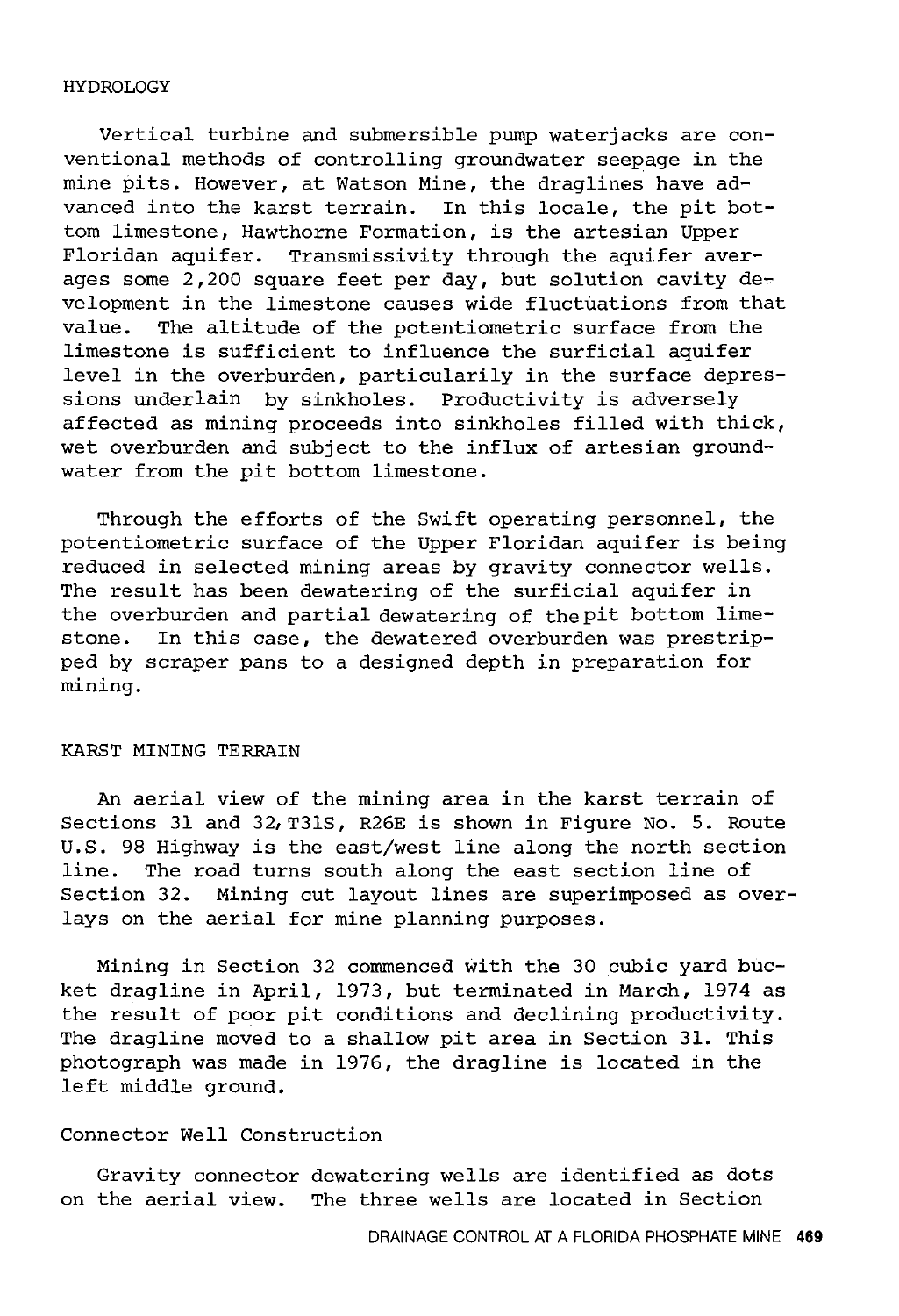

Figure No. 5 Aerial View Karst Terrain

31 in a line of sinkholes dewatered during the first experimental phase. The well in the center of the three was the initial test well, December, 1975, identified as Site 93 in the hydrologic studies by Hutchinson. (3) The construction of all the wells is by cable tool drilling. Casing used was standard black steel pipe, Api-5L, threaded, coupled and welded. As an example, at Site 93 an 8 inch hole is drilled and cased from the surface to 86 feet through the overburden and matrix, then seated in limestone. The 8 inch hole continued as an uncased hole through 30 feet of Hawthorne limestone intersecting several solution cavities. Underlying the Hawthorne is the Tampa Formation, a blue-green clay aquiclude 105 feet thick, which is cased off with a 6 inch pipe. The hole is continued as a 6 inch, uncased hole through the Suwannee and Ocala Group limestones into the dolomitic, caverous Avon Park limestone. The hole bottomed at 855 feet. In January, 1976 the artesian water level in the Hawthorne stood at 33 feet below the surface, the artesian level of the Avon Park Limestone was 66 feet. Therefore, the artesian water of the Hawthorne limestone adjusts to the differential of 33 feet and flows by gravity into the Avon Park Limestone. By February 11, 1976, a monitor well into Hawthorne limestone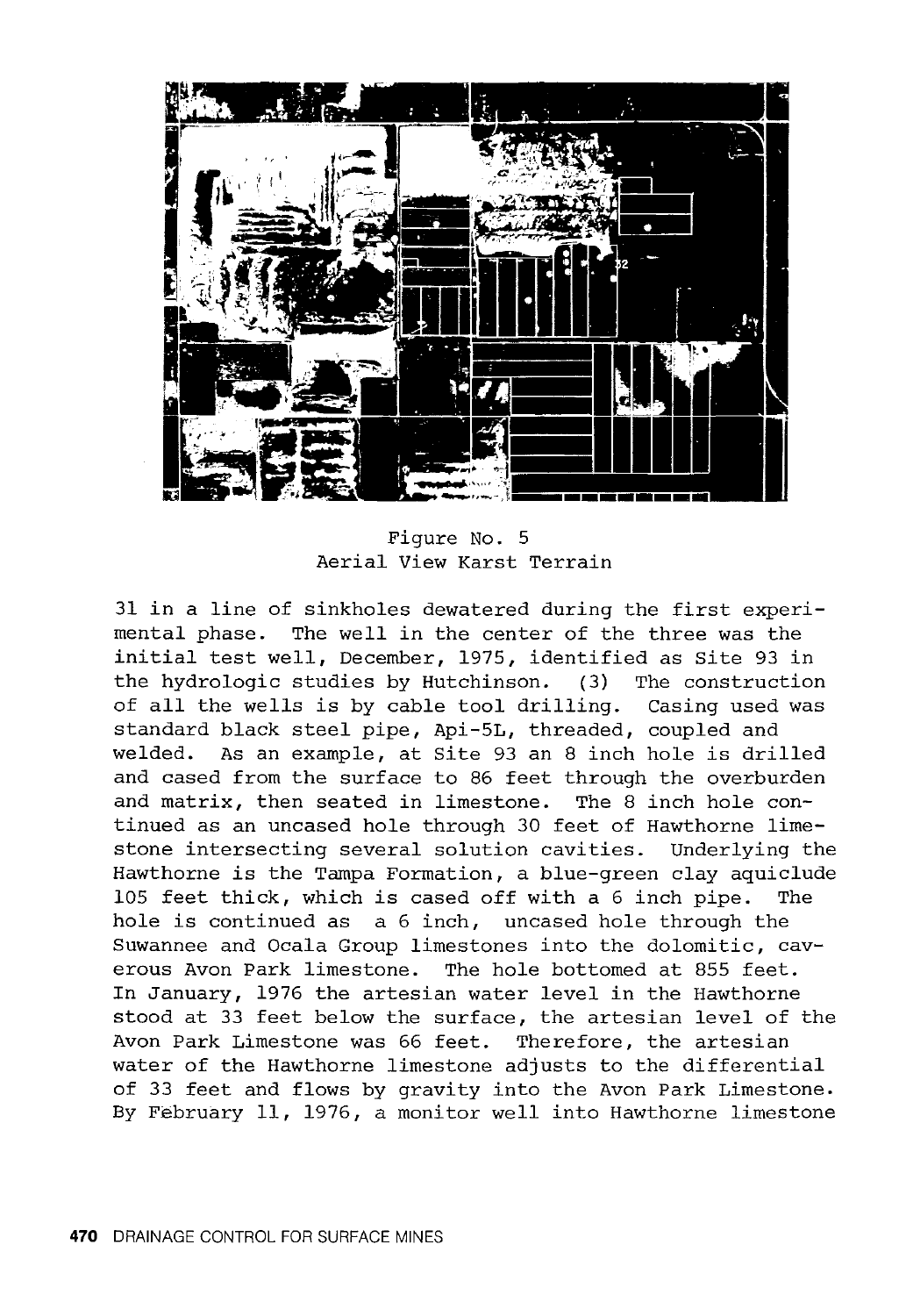located 700 feet west of the connector well had dewatered 8 feet in 14 days.

## Hydraulic Data

Before the initial well was drilled through the base of the Hawthorne, a pump test was conducted. Hydraulic data on a 200 gallon per minute test is as follows: Transmissivity at 8,800 square feet per day, hydraulic conductivity of 83 feet per day with a storage factor of  $0.18 \times 10^3$ . (3) A geophysics logging survey on the well in March, 1977 reported a gravity flow rate of 528 gallons per minute into the solution cavities of the Avon Park limestone.

## FIELD PROBLEM

Based on the success of the principle of gravity dewatering in Section 31, a second site in Section 32 was selected. It is a sinkhole area of 28 acres located in the center of the section and the point where the large dragline terminated production in March, 1974.

On the surface, a depression of some 20 feet drop in elevation from the surrounding terrain is underlain by the sinkhole. It is of sufficiently low relief to have contained a 5 acre lake as recent as 1957. Underlying the depression was an average overburden of 33 feet and matrix thickness of 15 feet. Due to changes in pit bottom elevation in sinks, the overburden actually varied from 24 to 68 feet and matrix varied from 9 to 23 feet thick. Prospect tonnage and grade evalution identified 300,000 short tons of 73 percent BPL, calcium phosphate content. On Figure No. 5, the area is identified by the cluster of connector wells in the center of the section.

## Surface Water Problem

The mined out cuts were flooded with rainfall and groundwater seepage since March, 1974. The water depth was estimated at 20 to 25 feet deep and high enough to cause a recharge into the overburden sands and matrix exposed along the highwall of the old pit.

Soil Engineering Test and Mine Cut Geometry

An engineering test conducted by Ardaman and Associates, Orlando Florida, of the soil in the overburden and matrix indicated a pit slope failure could occur due to the high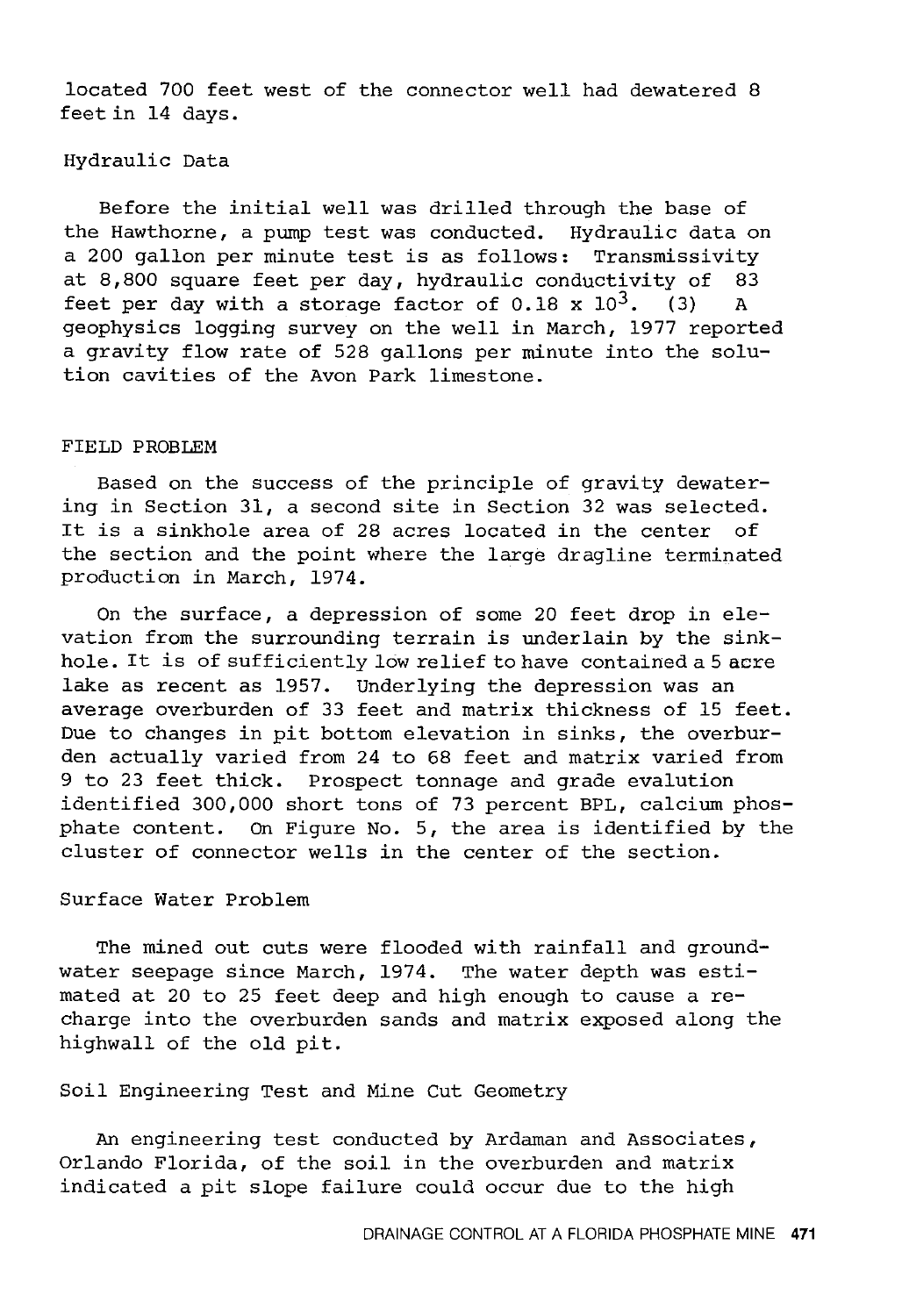watertable near the ground surface. The failure would occur behind the dragline as it stripped 68 feet of overburden and mined to an estimated depth of 100 feet.

## Matrix Recovery

A graphic pit design shown in Figure No. 6, Exhibit I, indicated matrix yardage recovery would decline to 65 percent as slope angles would require 130 feet of horizontal distance under the highwall. Spoil stacking volume from excessive overburden depth would fill the mining cut and cause matrix loss along the base of the highwall. In Figure No. 6, Exhibit II, the above situation could be improved by dewatering and removing 20 feet of overburden which would reduce spoil volume and the horizontal distance of the pit slope. Prestripping was then planned by the use of scraper pans which would be available between dam building assignments.



Figure No. 6 Graphic Pit Design

## OPERATING PLAN

The surface water problem was the first to be eliminated. A 22 B Dragline was placed on a bench along the north side of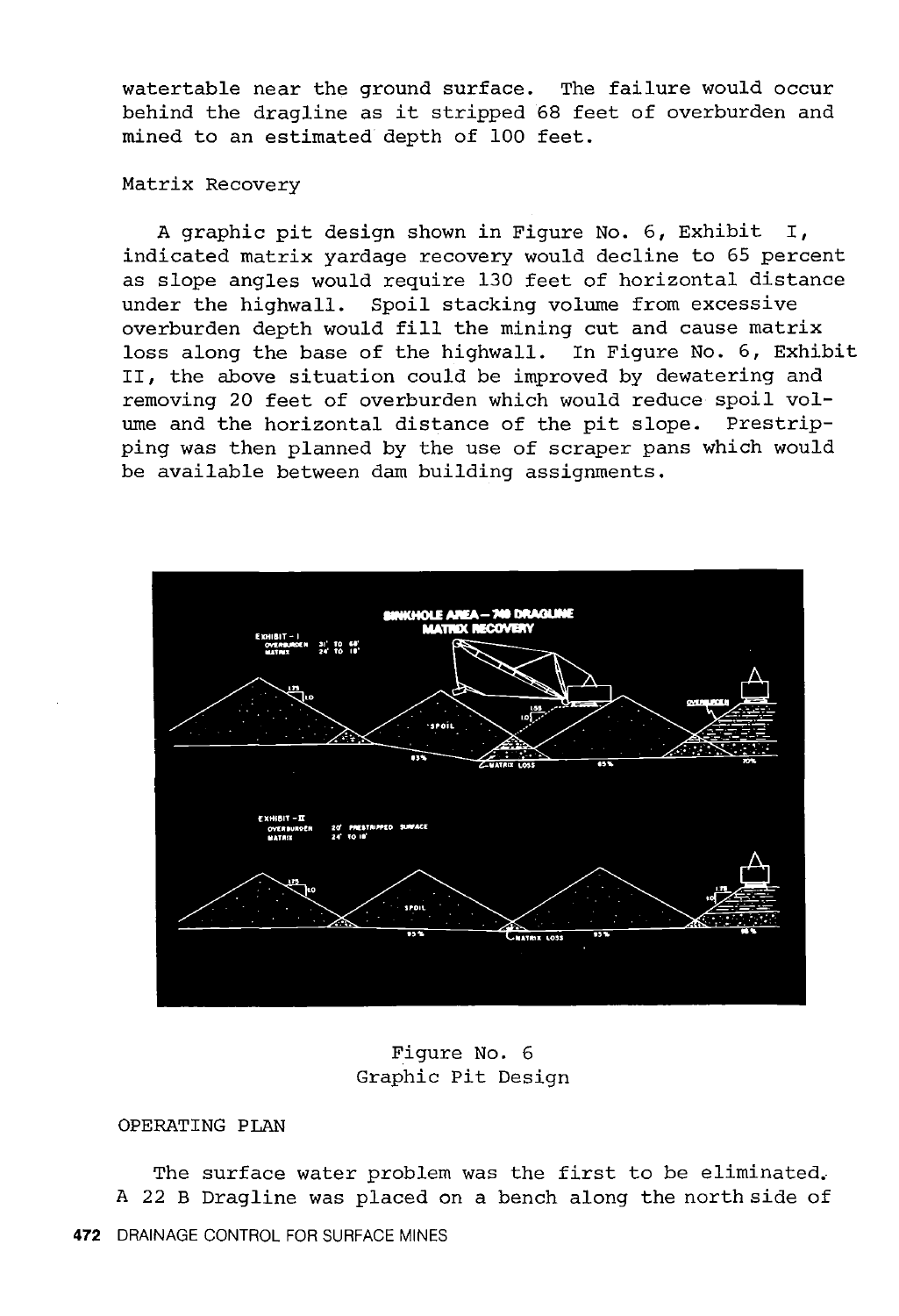the highwall. A ditch was dug combining the stored water of the east and west 1974 pits, which was pumped away with waterjacks.

Subsurface dewatering commenced *in* July, 1976 and by April, 1977, 8 connector wells had been drilled on the flanks and within the sinkhole. A 4 inch monitor well into the pit bottom limestone recorded a change *in* artesian head of the Hawthorne limestone from 34.4 feet *in* September, 1976 to 58.7 feet by May, 1977. Some 24 feet of water had been removed from the limestone under 14 acres *in* the center of the surface depression.



Figure No. 7 Geophysics Profile

## Geophysics

The geophysics well surveys were conducted by CH2M Hill Inc. The well logs were run on 5 of the connector wells during the drilling project. The survey included electric, gamma ray, caliper, temperature, fluid conductance, and fluid velocity by the spinner flow meter. Water samples were collected at selected depths using a motorized depth sampler. The survey was designed to determine the hydrologic units penetrated by the wells, identify the dewatering and recharged zones, and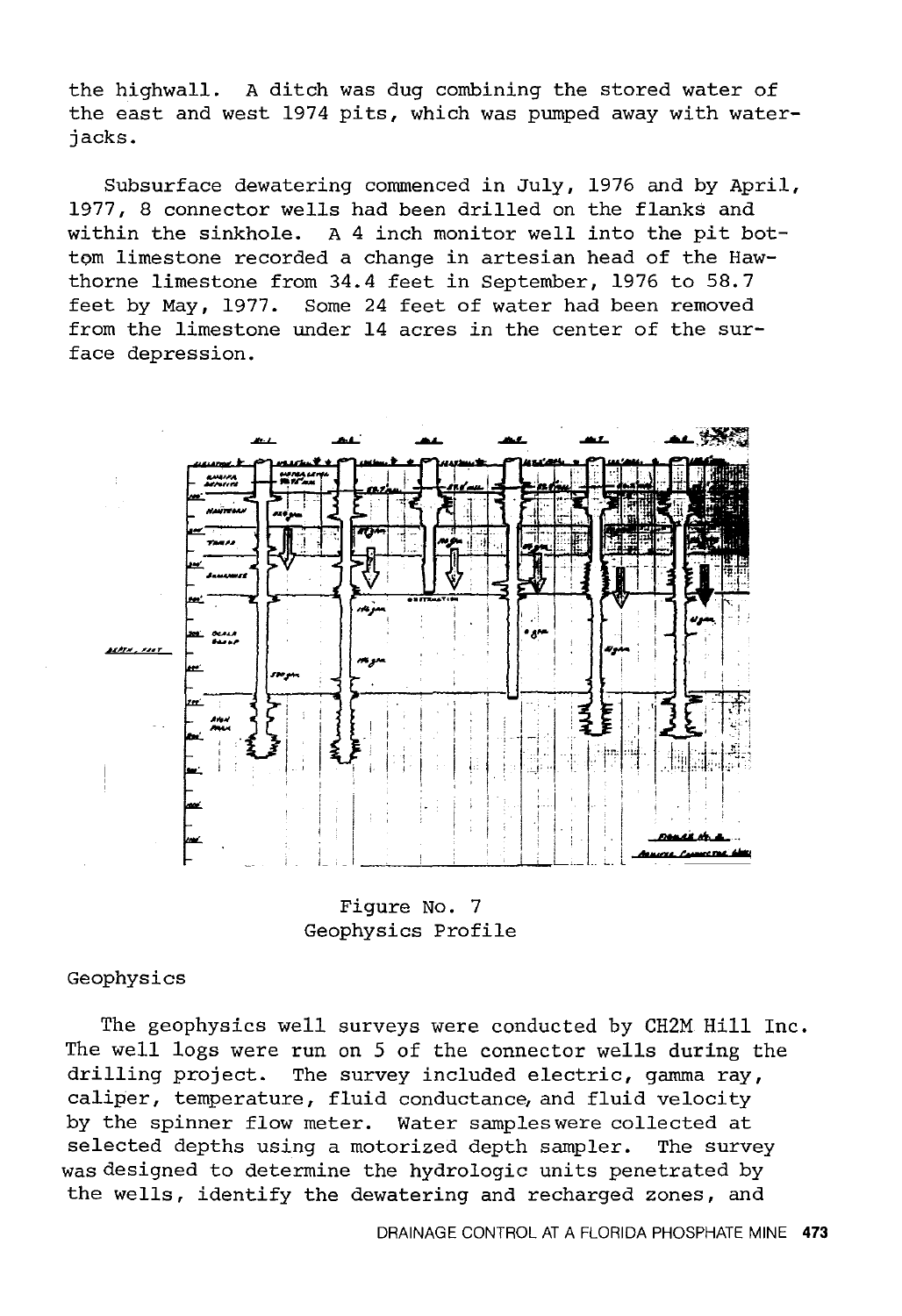determine the quantity and quality of the water flowing down the connector well from the Hawthorne limestone. Figure No. 7 shows the solution cavities in the Hawthorne limestone, a minor solution cavity development in the Suwannee limestone, and the solution cavities in the Avon Park limestone. dewatering rates in this sinkhole ranged from 40 to 117 gallons per minute. Well No. 1, the initial well, was drilled in December, 1975.

#### Plugging Procedures

The connector wells were plugged within a week prior to the dragline advance through the well location. For example, the plugging record of well No. 6 as shown on Figure No. 7 is as follows: 20 feet of neat cement plugs were placed at intervals from 80 to 100 feet, at the contact of the matrix and pit bottom limestone, from 140 to 160 feet at the base of the Hawthorne, from 280 to 300 feet at the top of the Suwannee limestone, and 810 to 830 feet in the upper part of the Avon Park limestone. A clean limestone gravel backfill is placed between the cement plug sections and from 830 to 872 at the bottom of the hole.

| 5.9                              | $-8.3$                    |
|----------------------------------|---------------------------|
|                                  | $1.8 - 0.25$              |
|                                  | $0.8 - 0.40$              |
| $14.0 - 4.0$                     |                           |
| $4.3 - 0.03$                     |                           |
|                                  | $0.06 - 2.0$ (unfiltered) |
| $8.6 - 6.5$                      |                           |
| $10.4 - 13.5$                    |                           |
| $0.9 - 0.2$                      |                           |
| $2.3 - 2.5$                      |                           |
| $5.6 - 14.3$                     |                           |
|                                  |                           |
| 20.0<br>$\overline{\phantom{m}}$ | 70.0                      |
|                                  |                           |
|                                  |                           |

| Table II                 |  |
|--------------------------|--|
| Water Analysis (in ppm.) |  |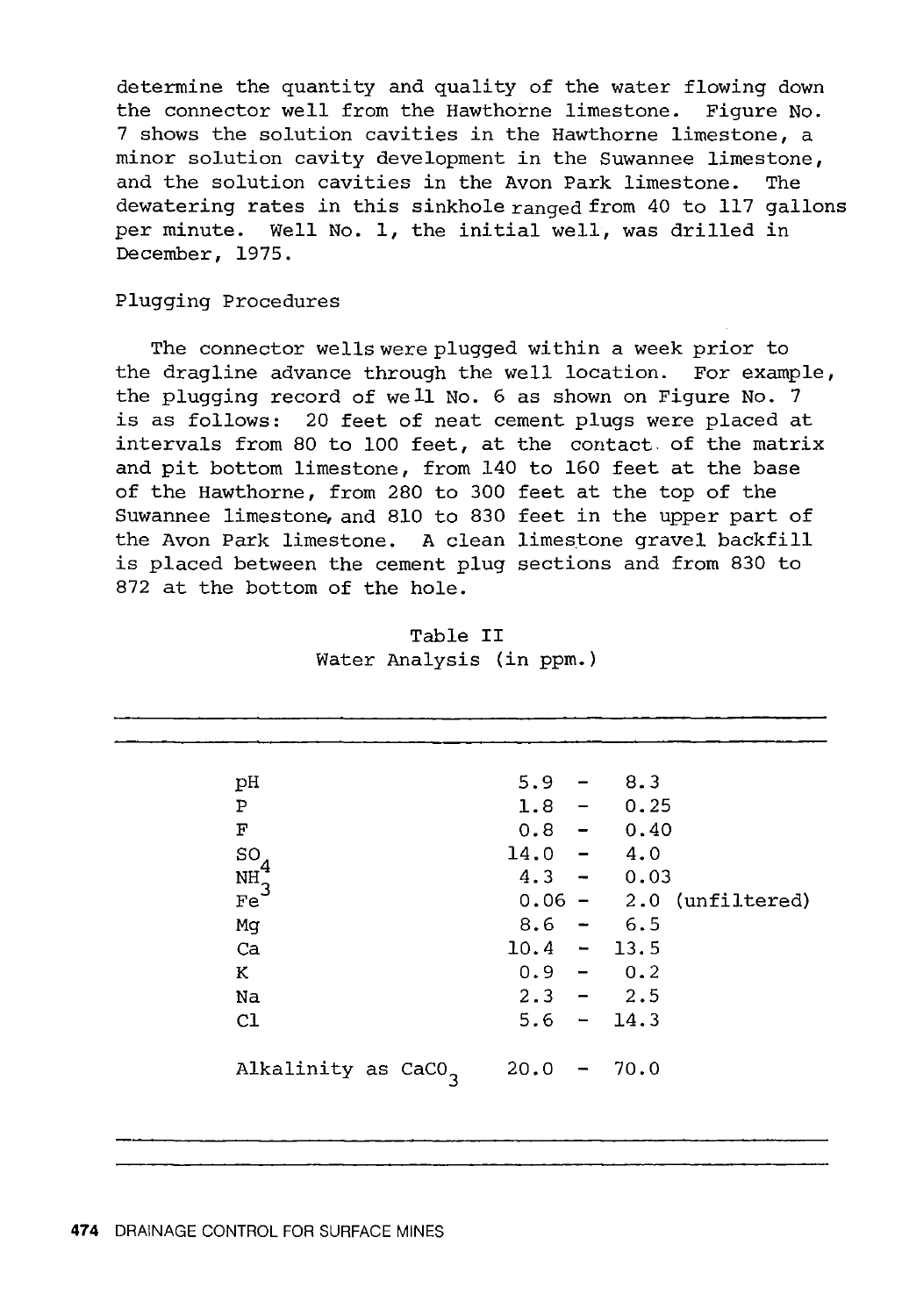## Water Quality

Table II represents the range of water quality analyses during the period March, 1976 to April, 1979 in 23 wells drilled to date.

These chemical analyses are reported monthly to the Southwest Florida Water Management District which permits the drilling, recording, and plugging of connector wells in the district.

#### Influence of Dewatering

The results of dewatering is shown in the profile on Figure No. 8. The change in artesian head from the Hawthorne limestone between October, 1976 to June, 1977 with respect to the elevation of the overburden, matrix and pit bottom limestone. Figure No. 9 is the sinkhole profile showing the change in the elevation of the watertable in the overburden. In order to speed up this natural dewatering rate, screened wells were installed in the overburden. Their influence is shown as cusps on the watertable surface. The screen sections were set at 35 to 55 feet below the surface specifically to dewater the overburden sands. Screen openings were in the range of 10 to 24 thousandths of an inch and reinforced with perforated PVC to permit cable tool drilling through the section into the Avon Park Limestone.

By March, 1977, the watertable had declined sufficiently to commence overburden stripping by scraper pans. In six weeks, 340,000 yards of dewatered overburden had been removed to an average depth of 15 feet.

## MINING EXPERIENCE

When the dragline entered the west flank of the sinkhole in July, 1977, it walked and operated on the prestripped surface as easily as a natural ground surface. The watertable in the overburden had declined 38 feet below the original ground surface which was 23 feet below the prestripped surface.

Mining progressed through the sinkhole on plan as shown in Figure No. 5 from July through November, 1977. The matrix yardage recovered was 570,000 cubic yards at an 82 percent recovery. Directly over the deepest portion of the sinkhole,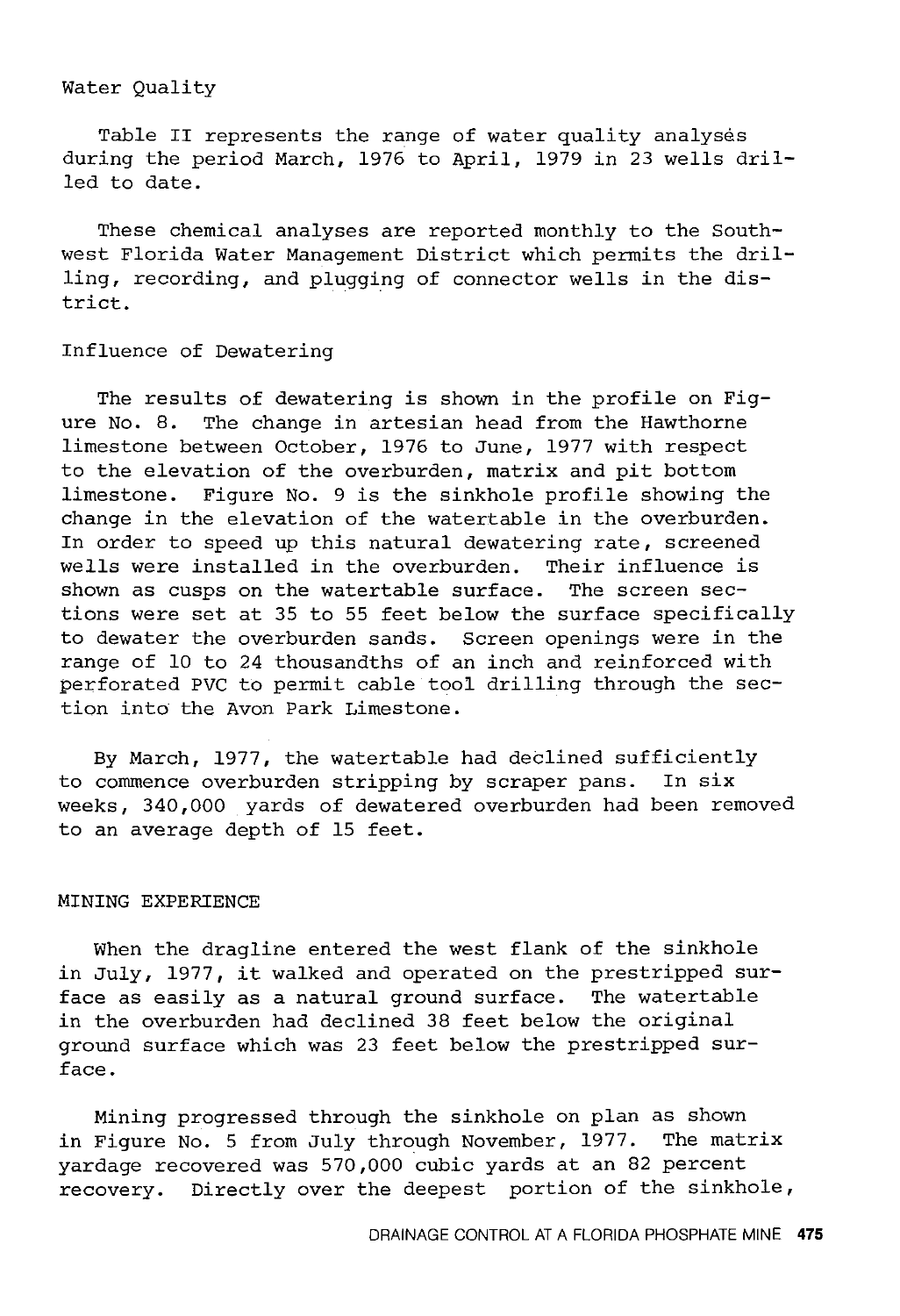#### GEOLOGIC CROSS SECTION OF AREA TO BE MINED

Section 32. Township 31 South, Range 26 Eat



**El MATRIX CLAYS and CLAYEY SANDS** 



## GEOLOGIC CROSS SECTION OF AREA TO BE MINED Section 32. Township 31 South, Range 26 Eat



Figure No. 9 Reduction of Watertable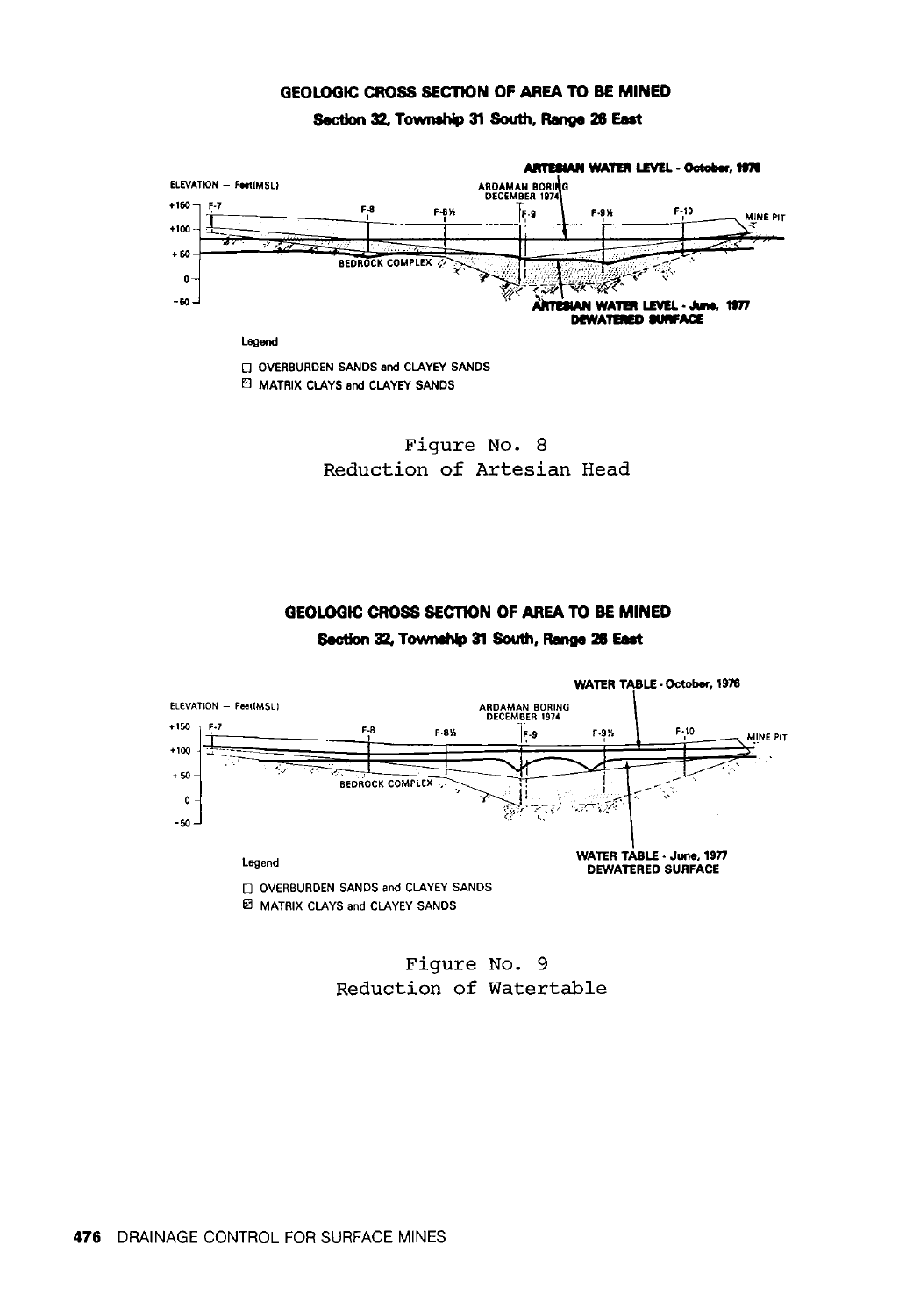a 14 acre area, overburden after prestripping averaged 28 feet and matrix averaged 20 feet. In this specific area, matrix yardage recovered was 300,000 cubic yards at a 71 percent recovery.

During March, 1974, the pit condition entering the sinkhole caused mine production to decline from 17,000 to 10,000 short tons per week as tonnage recovery reduced from 48 percent to 32 percent. In July, 1977 at approximately the same location in the sinkhole, mine production was 19,500 short tons per week as tonnage recovery averaged 65 percent. The pit condition had improved significantly, note Figure No. 10. During the month the dragline operated on the prestripped surface, it stripped an additional 28 feet of overburden and mined 20 feet of matrix. Water in the pit was minimal from overburden groundwater seepage. Artesian springs did not occur from the pit when the Hawthorne limestone was exposed after matrix extraction. The spoil stacks were dry, but some excessive volume covered 10 to 15 percent of the matrix yardage in the pit.

In order to achieve ground stability for scraper pan work and mining, 8 gravity connector wells were drilled over 800 feet into the Avon Park limestone. Dewatering rates ranged from 40 to 117 gallons per minute. The wells operated an average of 192 days for a total time of 1,540 days to remove 185 million gallons of groundwater. The groundwater level within the sediments overlying the pit bottom limestone declined 42 feet below the original ground surface which in turn was lowered to greater than 50 feet by pit waterjack.

The effects of dewatering on pit geometry and matrix yardage recovery are shown on Figure No. 11. During 1974, the high watertable in the overburden caused a 3:1 pit slope and precludes efficient mining recovery. A dashed line shows the actual pit geometry after dewatering effort in July of 1977.

## Pit Wall Failure

Mining in deep pit areas is a constant hazard. Early in the morning of September 13, 1977, a pit wall failure occurred up to the tub of the dragline. It appeared that pit wall failure occurred when the weak layers of matrix were mined as found in the test hole drilling of 1974 at depths of 88 to 94 feet. This test found varied types of loose to dense clayey sands in 70 feet of overburden and two weak zones within the 54 feet of matrix at the 88 to 94 foot and the 118 to 122 foot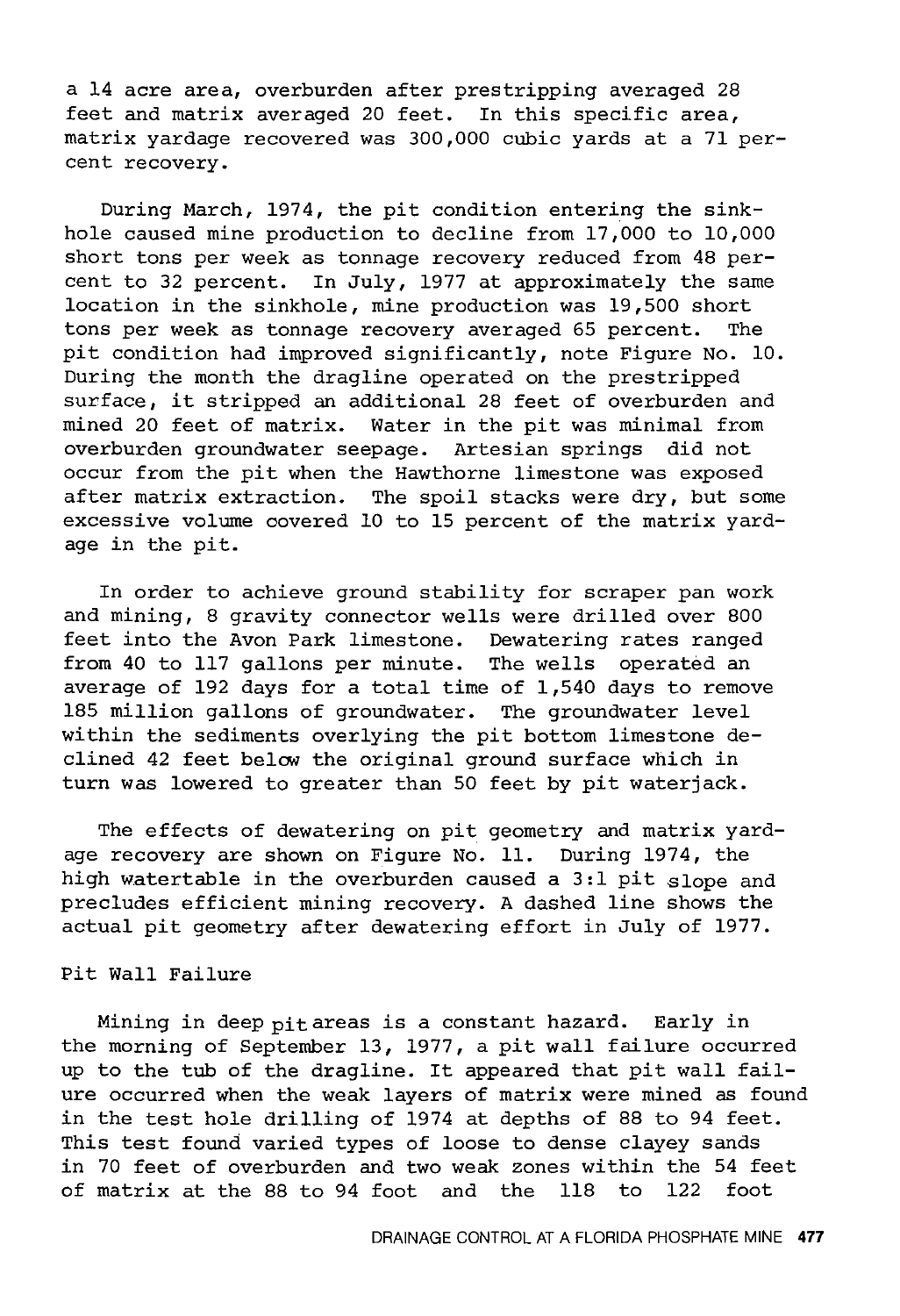

Figure No. 10 Improved Deep Pit Condition



Figure No. 11 Effects of Dewatering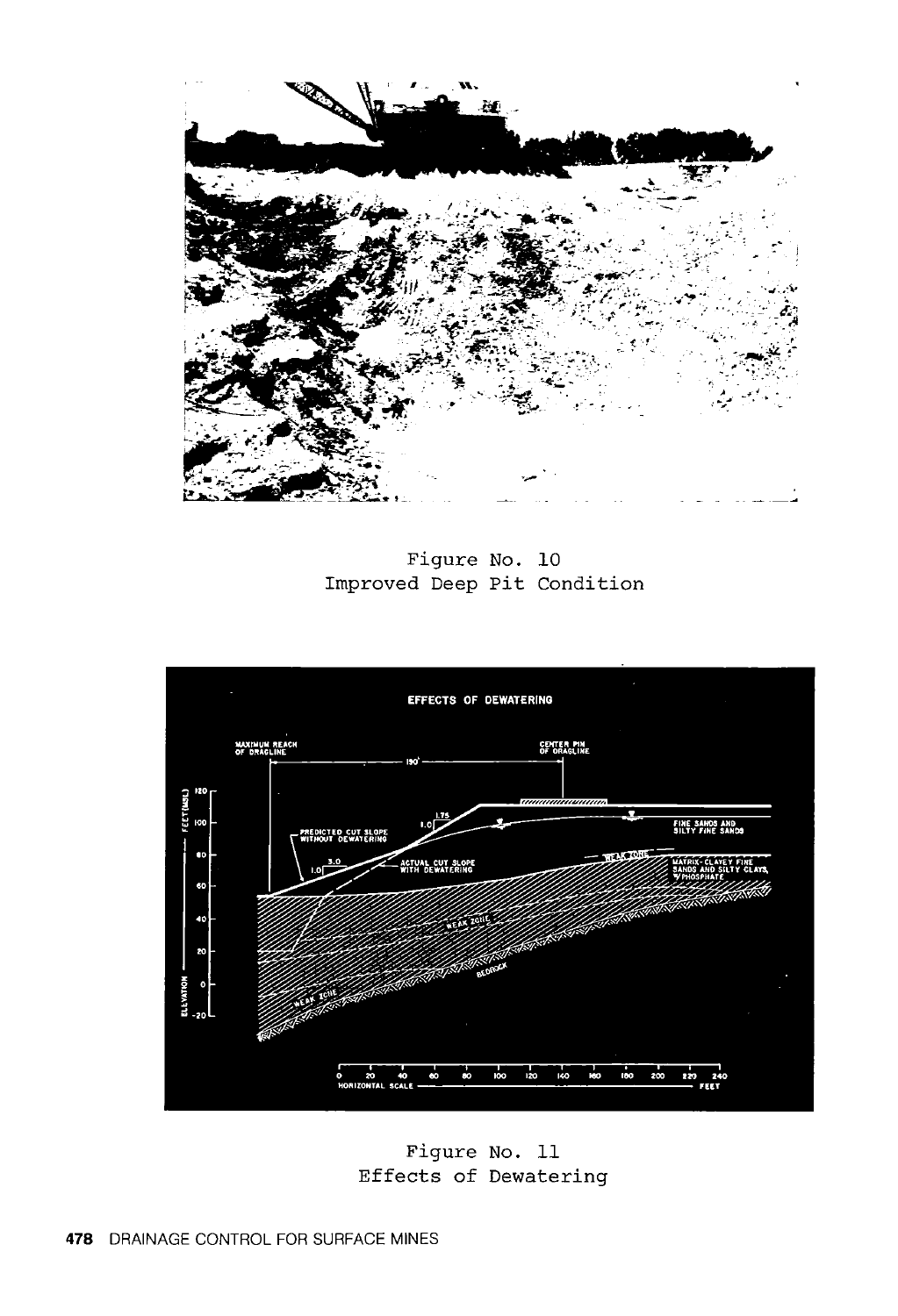intervals. A dewatering well drilled 100 feet west of this test location, designed to relieve the artesian groundwater pressure in the bedrock limestone, found 80 feet of overburden and 115 feet of matrix to the top of the Tampa Clay Formation. The Hawthorne limestone bedrock was not found *in* 195 feet of drilling from the surface. The soils test of 9/15/77 was drilled two days after the pit slope failure. The overburden was 40 feet deep with a matrix thickness of 30 feet. Two weak zones were located at 30 to 40 feet and at 55 to 60 feet, see Figure No. 12.

The weak layers of 88 to 94 foot interval of test 12/74 and 55 to 60 foot interval of the test 9/77 are considered continuous and sloping parallel to the.bedrock. The predicted failure by sliding wedge and bishop circular analysis resemble the failure surface. As mining removed the overburden and matrix to the depths of 80-85 feet, the soil mass above this weak zone slid down slope along the plane of failure.



Figure No. 12 Pit Wall Failure

Immediately following the pit wall failure, the dragline retreated about 100 feet to firm ground along the cut line. Mining continued after the engineering test drilling to a depth of 70 feet. This incident confirmed earlier test re